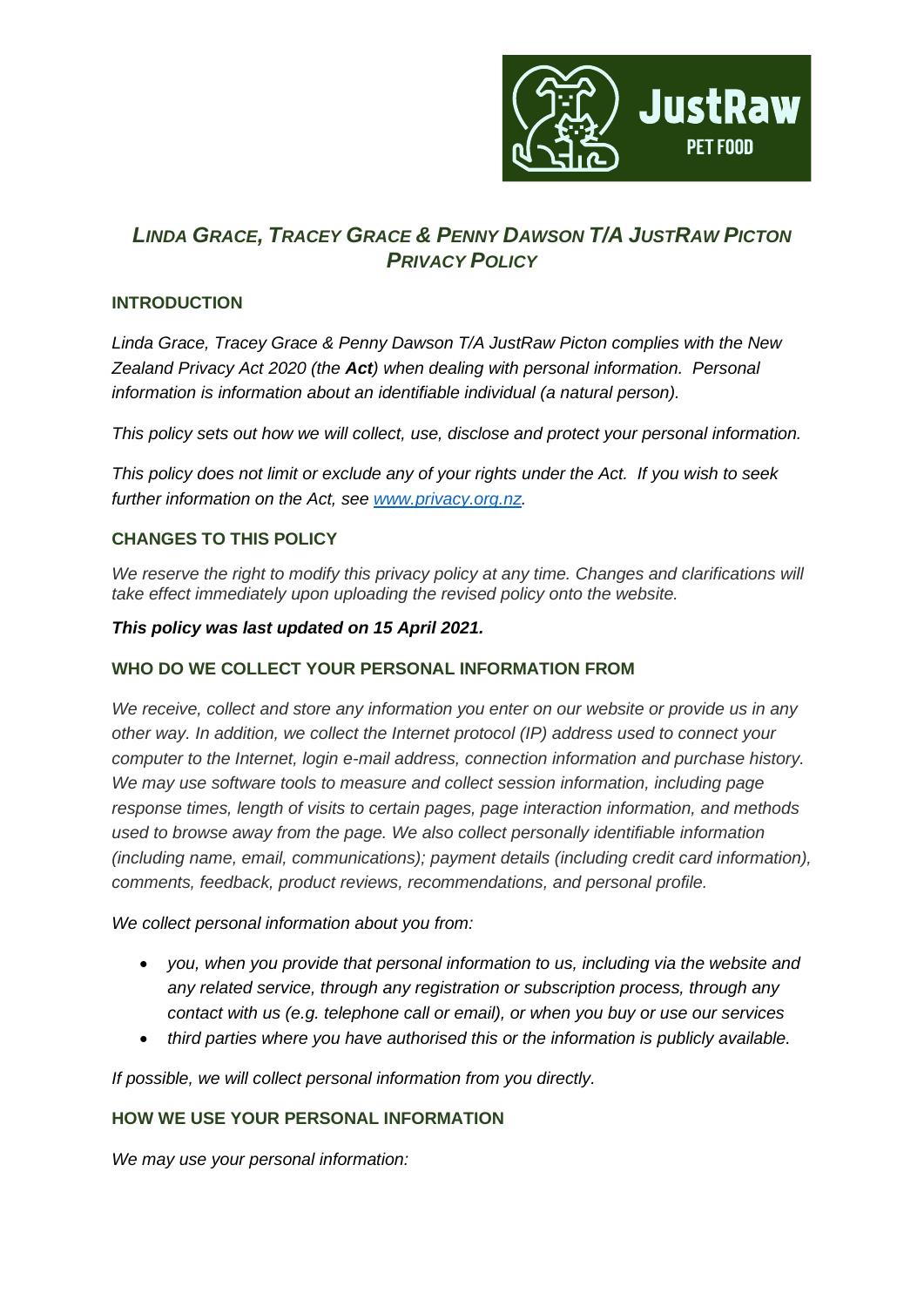- *to verify your identity*
- *to provide services and products to you*
- *to market our services and products to you, including contacting you electronically (e.g. by text or email for this purpose)*
- *to improve the services and products that we provide to you.*
- *to bill you and to collect money that you owe us, including authorising and processing credit card transactions.*
- *to respond to communications from you, including a complaint*
- *to conduct research and statistical analysis (on an anonymised basis)*
- *to protect and/or enforce our legal rights and interests, including defending any claim.*
- *for any other purpose authorised by you or the Act.*

*When you conduct a transaction on our website, as part of the process, we collect personal information you give us such as your name, address and email address. Your personal information will be used for the specific reasons stated above only.*

## **DISCLOSING YOUR PERSONAL INFORMATION**

*We may disclose your personal information to:* 

- *another company within our group*
- *any business that supports our services and products, including any person that hosts or maintains any underlying IT system or data centre that we use to provide the website or other services and products*
- *a credit reference agency for the purpose of credit checking you*
- *other third parties (for anonymised statistical information)*
- *a person who can require us to supply your personal information (e.g. a regulatory authority)*
- *any other person authorised by the Act or another law (e.g. a law enforcement agency)*
- *any other person authorised by you.*

#### **PROTECTING YOUR PERSONAL INFORMATION**

*We will take reasonable steps to keep your personal information safe from loss, unauthorised activity, or other misuse.*

*Linda Grace, Tracey Grace & Penny Dawson T/A JustRaw Picton utilises hard copy files and use 2 step authentications on our cloud based accounting system to securely store information on our customers, clients and employees.*

*Our website is hosted on the Wix.com platform. Wix.com provides us with the online platform that allows us to sell our products and services to you. Your data may be stored through Wix.com's data storage, databases and the general Wix.com applications. They store your data on secure servers behind a firewall.*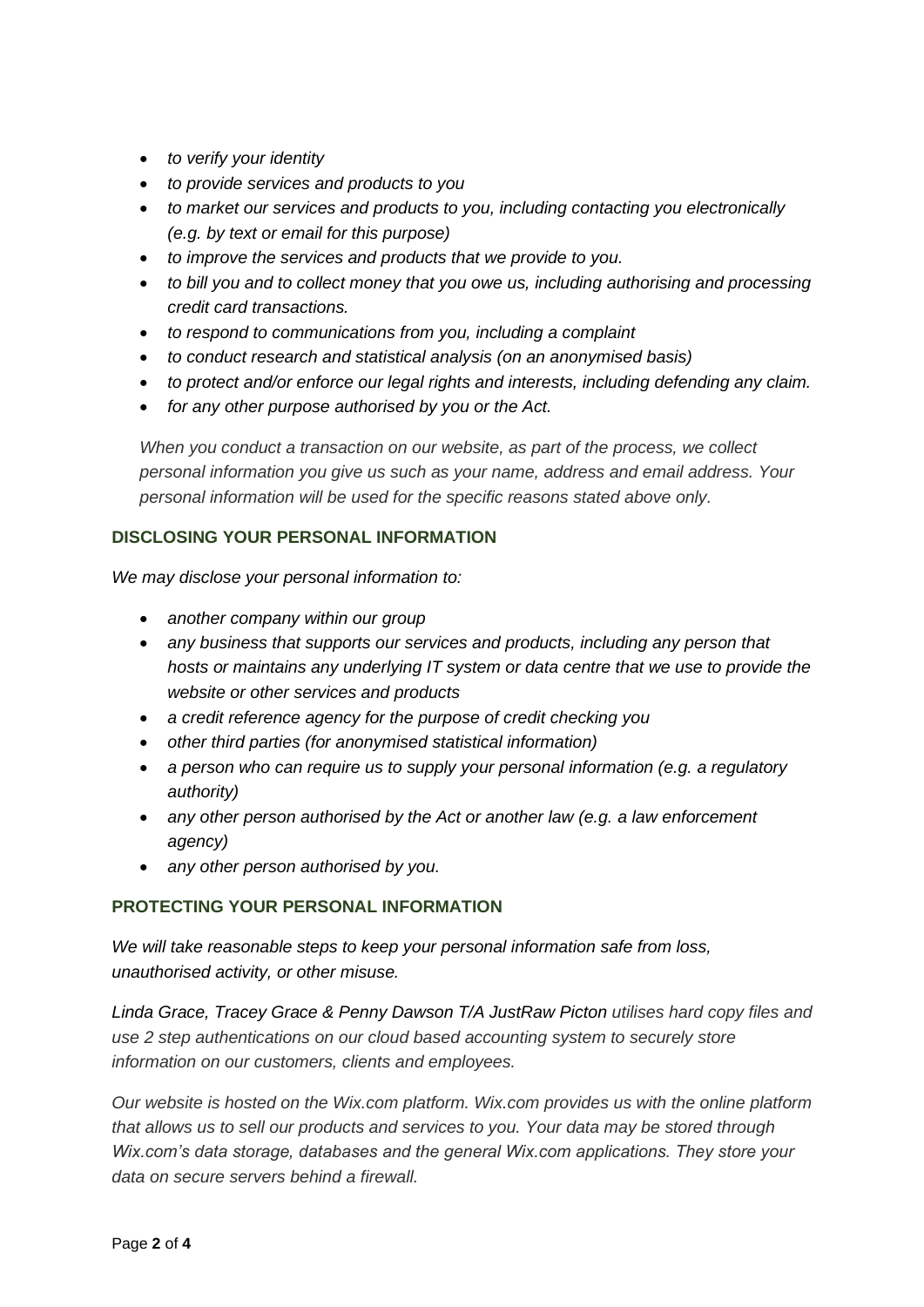*All direct payment gateways offered by Wix.com and used by our company adhere to the standards set by PCI-DSS as managed by the PCI Security Standards Council, which is a joint effort of brands like Visa, MasterCard, American Express and Discover. PCI-DSS requirements help ensure the secure handling of credit card information by our store and its service providers.*

## **ACCESSING AND CORRECTING YOUR PERSONAL INFORMATION**

*Subject to certain grounds for refusal set out in the Act, you have the right to access your readily retrievable personal information that we hold and to request a correction to your personal information. Before you exercise this right, we will need evidence to confirm that you are the individual to whom the personal information relates.*

*In respect of a request for correction, if we think the correction is reasonable and we are reasonably able to change the personal information, we will make the correction. If we do not make the correction, we will take reasonable steps to note on the personal information that you requested the correction.*

*If you want to exercise either of the above rights, email us at rawpicton@gmail.com. Your email should provide evidence of who you are and set out the details of your request (e.g. the personal information, or the correction, that you are requesting).*

*We may charge you our reasonable costs of providing to you copies of your personal information or correcting that information.*

#### **INTERNET USE**

*While we take reasonable steps to maintain secure internet connections, if you provide us with personal information over the internet, the provision of that information is at your own risk.*

*If you post your personal information on the website's message board, you acknowledge and agree that the information you post is publicly available.*

*If you follow a link on our website to another site, the owner of that site will have its own privacy policy relating to your personal information. We suggest you review that site's privacy policy before you provide personal information.*

#### **COOKIES**

*We use cookies to monitor your use of the website. You may disable cookies by changing the settings on your browser, although this may mean that you cannot use all of the features of the website.*